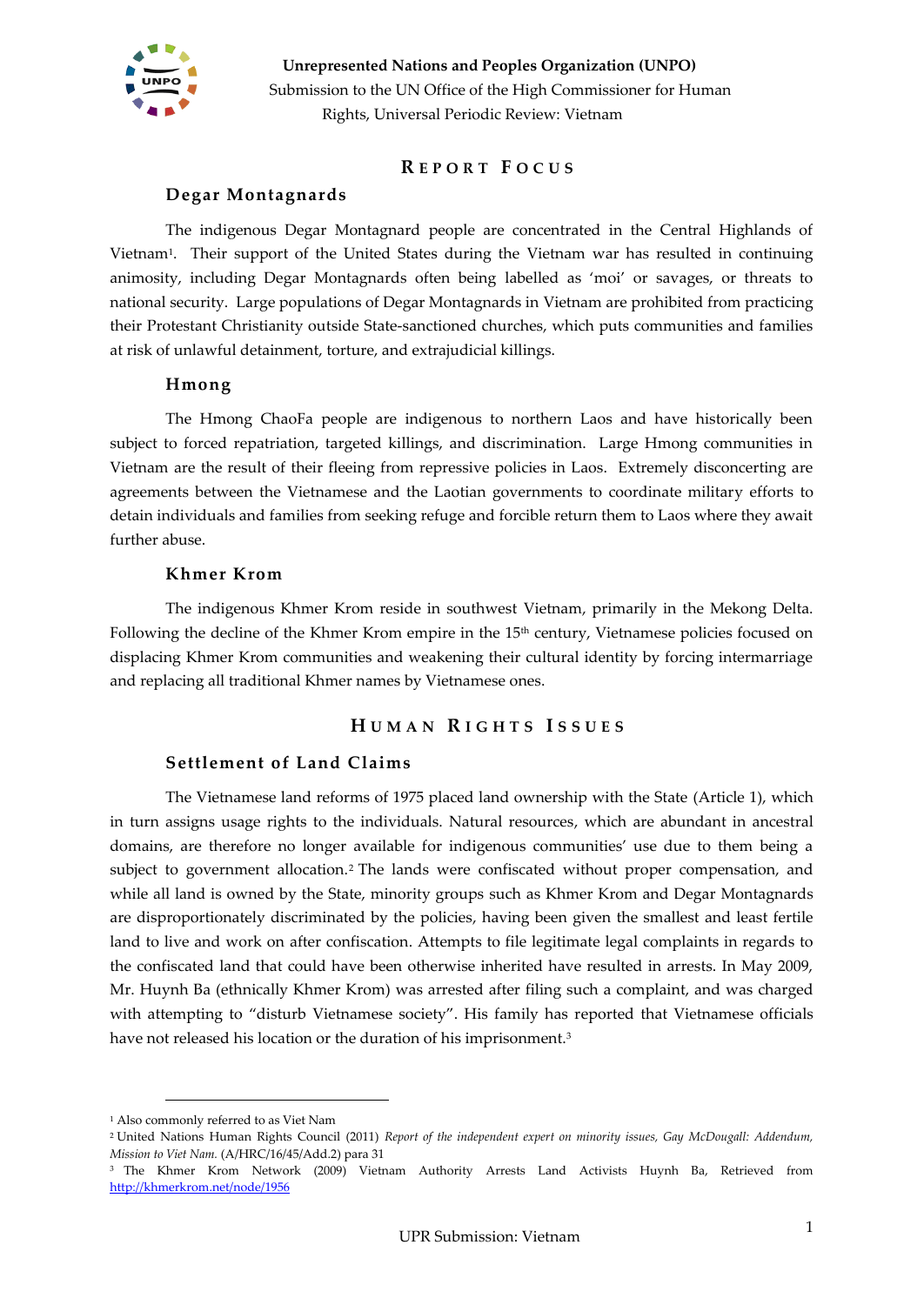

The Khmer Krom are historically and spiritually linked to the farmlands in the Mekong Delta and land claims have been submitted as early as 1970, however no sufficient action has been taken by Vietnam to resolve such claims. Degar Montagnards are in a similar situation in regards to the land confiscations. Denying their land claims are a tool the Vietnamese government uses to marginalize the Montagnards. Arrests made under the auspices of maintaining order during demonstrations are used as a tactic of instigating fear amongst the Montagnards in order to prevent further land claims being launched.

Vietnam does not recognize the indigeneity of either group despite having endorsed and ratified the Declaration on the Rights of Indigenous Peoples (UNDRIP).<sup>4</sup> This deprives Khmer Krom and Montagnards of the special protection otherwise offered by the Vietnamese law. In 2010, a representative from the Vietnamese Mission to the United Nations (UN) attempted to block the participation of an NGO representing Montagnards people in Vietnam at the UN Conference on the Expert Mechanism on the Rights of Indigenous Peoples referring to the lack of indigenous status of the representative's organization. <sup>5</sup> There is a potential to resolve the land disputes through the International Labour Convention (ILC) concerning Indigenous and Tribal Peoples in Independent Countries, which addresses the right to ownership of land by indigenous peoples which have a historic claim to these lands in Article 14. However, Vietnam has neither ratified the convention, nor has it recognized Khmer Krom and Montagnards as indigenous peoples.

### **Religious Prosecution and Violence**

Religious minorities in Vietnam are subject to severe restrictions. This includes the Khmer Krom, who practice Therevada Buddhism, and Degar Montagnards, who practice Protestant Christianity. Article 70 of the Vietnamese Constitution states "Citizens shall enjoy the right to freedom of belief and religion, to follow or not to follow any religion. All religions are equal before the law. Places of worship of beliefs and religions are protected by the law."<sup>6</sup> However, the State employs various tactics to limit religious freedom, including the prohibition of meetings of unregistered religious groups, while registration is arbitrarily denied.<sup>7</sup>

Additionally, Therevada Buddhism has been classified as religious organization rather than religion, thus stripping its practitioners of important protections, such as reading relevant religious material, like Khmer-language books and publications, or holding such materials in the libraries. 8 Systematic religious discrimination has reached proportions where it can be termed 'policy' and incidents of harassment of Buddhist monks and vandalism on their places of worship are rampant. Cultural and religious holidays are not allowed in schools or elsewhere, while the temples, serving as the centres of Khmer Krom culture, are systematically destroyed. Children that want to study their

<sup>4</sup> Montagnard Human Rights Organization (2010) MHRO attends UN Conference on Indigenous Peoples in Geneva. Retrieved fro[m http://www.mhro-attends-un-conference-on-indigenous-peoples-geneva](http://www.mhro-attends-un-conference-on-indigenous-peoples-geneva/)

<sup>5</sup> Ibid.

<sup>6</sup> Committee on the Elimination of Racial Discrimination (2010). *Reports submitted by state parties under article 9 of the Convention:*  Viet Nam (CERD/C/VNM/10-14) para. 115

<sup>7</sup>United States Department of State (2011) 2010 Human Rights Report: Vietnam. Accessed from <http://www.state.gov/g/drl/rls/hrrpt/2010/eap/154408.html>

<sup>8</sup> Human Rights Watch (2011) On the Margins: Rights Abuses of Ethnic Khmer in Vietnam's Mekong Delta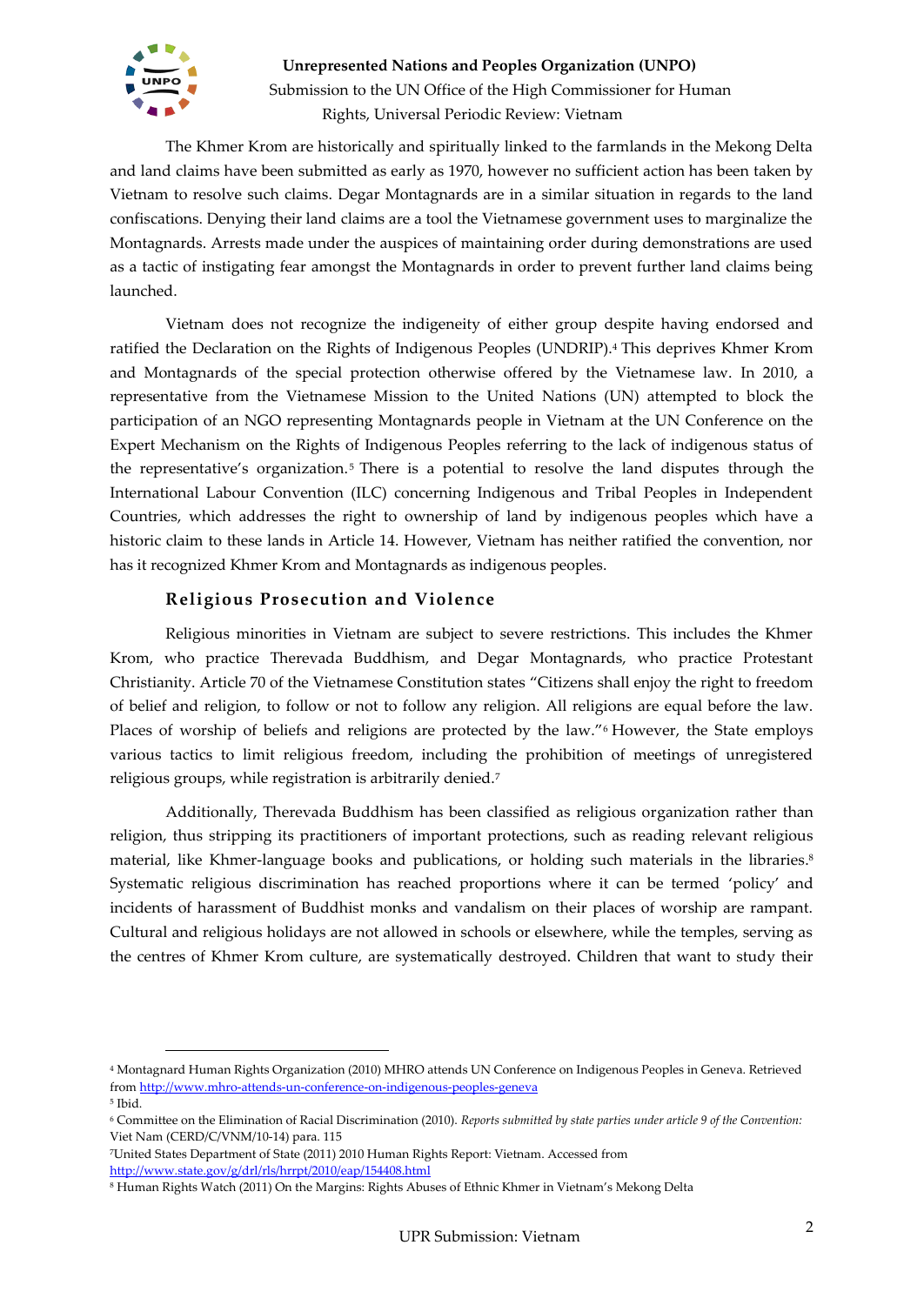

cultural and religious traditions of Theravada Buddism have to apply for permission from the government to do so.<sup>9</sup>

In 2011 Degar Christian villager Y-Huong Nie was abducted and detained prior to being sentenced to 5 years in prison. His crime was practicing Christianity in an "illegal church house" and failing to sign a document renouncing his religious beliefs.<sup>10</sup> In April and June 2013, Kpuil Mel, Kpuil L, and Nay Y Nga, three Protestant activists, were sentenced to 22 years of imprisonment for transgressing Article 87 and accused of Degar Protestantism, outlawed by the State. In May 2013, another three Degar activists were arrested for "undermining national unity" according to the same Article 87 for their affiliation with the unregistered Ha Mon Catholic group.<sup>11</sup> On several occasions, the Vietnamese government has used legislation such as the 2004 New Ordinance on Religion and Belief to associate minority religions with threats to national security. The Ordinance prohibits the "abuse" of religious freedom in order to "undermine the country's peace, independence, and unity."

Vietnamese officials have coordinated the forced defrocking of dozens of Khmer Krom Buddhist monks, including Venerable Tim Sakhorn who was disrobed and disappeared in 2007 for "undermining national unity" under Article 87 of Vietnam's Penal Code. The Vietnamese government has also labeled the Degar Church as a "false religion" which supposedly calls for separatism and is influenced by violent groups.<sup>12</sup> In the spring of 2011, Hmong villagers peacefully demonstrating for religious freedom were violently suppressed by Vietnamese security forces using ground attack helicopters; dozens of protesters were reportedly killed.<sup>13</sup> Various other cases of such human rights abuses, as well as local officials hiring thugs to "harass, threaten or beat" religious leaders have been reported.<sup>14</sup> Such prosecution of spiritual leaders and followers has acquired a systematic nature.<sup>15</sup>

### **Right to Security**

In spite of the national prohibition on the unlawful use of force by law enforcement agencies against citizens, clear violations of fundamental rights, including arbitrary arrest, imprisonment, and torture are common during government-coordinated crackdowns on unauthorized political and religious activity. On 4 January 2011, a Vietnamese Army Captain reportedly allowed the use of attack dogs when attempting to extract religious renunciations from Degar Christians. <sup>16</sup> Human Rights Watch has also documented many cases of widespread police brutality against Degar individuals.

Arrested individuals are "routinely held incommunicado, without access to legal representation and sometimes even family members, during their pre-trial detention period, which

<sup>9</sup> Indigenous – Office of the High Commissioner on Human Rights. *Vietnam Shadow Report to the United Nations Convention on the Rights of the Child (CRC).*

<sup>&</sup>lt;sup>10</sup> Montagnard Foundation Inc. (2011) Vietnam Sentences Degar Christian to 5 Years, Retrieved from [http://montagnard](http://montagnard-foundation.org/wp/2011/09/14/1652#.Tw1VrlGDmyY)[foundation.org/wp/2011/09/14/1652#.Tw1VrlGDmyY](http://montagnard-foundation.org/wp/2011/09/14/1652#.Tw1VrlGDmyY)

<sup>11</sup> Human Rights Watch (2013) World Report 2013: Vietnam

<sup>&</sup>lt;sup>12</sup> Human Rights Watch (2011) Montagnard Christians in Vietnam: A Case Study in Religious Repression

<sup>13</sup> Human Rights Watch (2011) Vietnam: Investigate Crackdown on Hmong Unrest, Retrieved from <http://www.hrw.org.en/news/2011/05/17/vietnam-investigate-crackdown-hmong-unrest>

<sup>14</sup> United States Commission on International Religious Freedoms (2011) USCIRF Annual Report 2011: Countries of Particular Concern: Vietnam, Retrieved fro[m http://www.unhcr.org/refworld/docid/4dbe90bdc.html](http://www.unhcr.org/refworld/docid/4dbe90bdc.html)

<sup>15</sup> Indigenous – Office of the High Commissioner on Human Rights. *Vietnam Shadow Report to the United Nations Convention on the Rights of the Child (CRC).*

<sup>&</sup>lt;sup>16</sup> Montagnard Foundation Inc. (2011) Vietnam Sentences Degar Christian to 5 Years, Retrieved from [http://montagnard](http://montagnard-foundation.org/wp/2011/09/14/1652#.Tw1VrlGDmyY)[foundation.org/wp/2011/09/14/1652#.Tw1VrlGDmyY](http://montagnard-foundation.org/wp/2011/09/14/1652#.Tw1VrlGDmyY)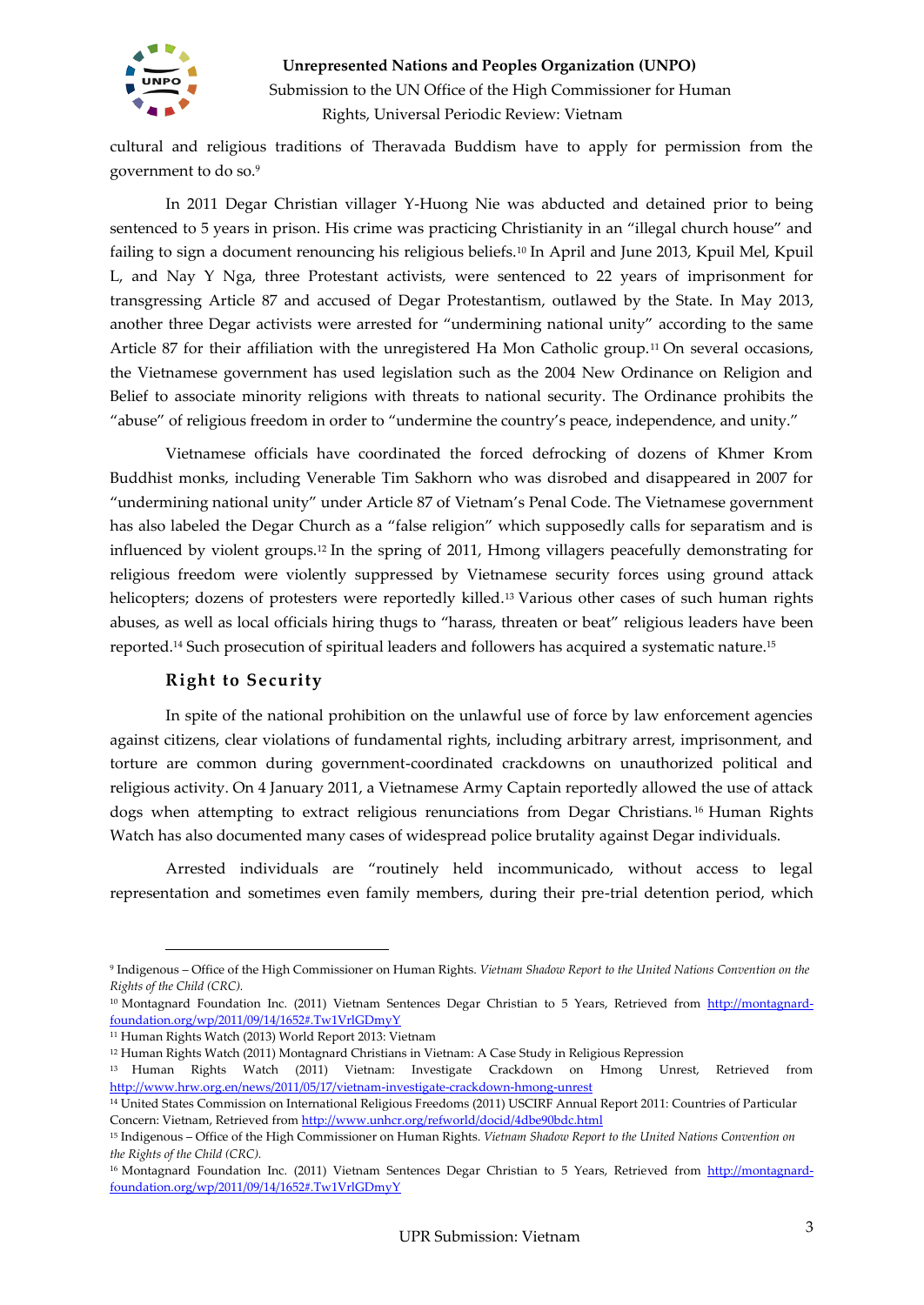

can last from three months to more than one year."<sup>17</sup> Khmer Krom communities holding peaceful protests and rallies to bring attention to land confiscation or broken promises of compensation have experienced similarly brutal treatment by the police. In April 2008, a confrontation between Khmer farmers and local authorities resulted in 10 truckloads of riot police, including soldiers, arriving to surround the village and beat all those in connection with the ring leaders with wooden and electric shock batons.<sup>18</sup> Various cases, like the one of Ksor Daih and Ksor Jak, arrested on 24 February 2004 and later released in 2010 with broken vertebrae and legs, demonstrate the torture systemically used in prisons. A more recent case of Rahlan Hlan, another Christian Degar, released 1 September 2010 due to the life-threatening condition, emphasizes the severity of torture-related injuries sustained by minorities in Vietnamese prisons.<sup>19</sup>

### **Freedom of expression and self-determination**

There are numerous restrictions on the freedom of expression and self-determination in Vietnam. Most of these restrictions are directed towards stripping the minority groups of their cultural heritage and religion. Vivid example of such policies is the policies directed towards eliminating the use of Khmer language and the practice of Khmer Krom traditions as a broader assimilation policy strategy. Under Article 7 of the Vietnamese constitution, traditional Khmer Krom names are unrecognized and substituted by the Vietnamese names. Villages, districts and provinces are renamed in Vietnamese, restricting the indigenous peoples from using the old names in their own languages. The entire villages are reported to have been forced to adopt a single name. Khmer language is considered illegal and forbidden to be used under Article 8, thus restricting Khmer Krom selfidentification.<sup>20</sup>

The State has blocked access to the Khmer Kampuchea-Krom Federation website from Vietnam and constantly monitors the use of satellite TV receivers in order to restrict broadcasts from cultural and religious groups from Cambodia. <sup>21</sup> Students from minority groups like Khmer Krom and Degar Montagnards are restricted in their communication with foreigners or Embassies' representatives. Certain instances of harassment and intimidation of the whole village population have been reported. Fines for disobeying and watching the Cambodian broadcasts were issued in 2012.<sup>22</sup> Learning indigenous languages is forbidden in most of schools. When allowed, the programs are weak in content and the textbooks used contain many grammatical errors and incorrect spelling, as they are written by the Vietnamese, not native speakers. Imported textbooks with reflection of culture and language are banned.<sup>23</sup>

### **Recommendations**

In conclusion, the plight of indigenous Khmer Krom, the Montagnards and Hmong is largely centred on poor political will from the central Vietnamese government. This is widely manifested in

<sup>17</sup> Human Rights Watch (2010) Vietnam: Widespread Police Brutality, Deaths in Custody, Retrieved from <http://www.hrw.org/en/news/2010/09/22/vietnam-widespread-police-brutality-deaths-custody>

<sup>18</sup> Human Rights Watch (2011) On the Margins: Rights Abuses of Ethnic Khmer in Vietnam's Mekong Delta

<sup>19</sup> Montagnard Foundation Inc. (2010) Question to the European Parliament. Retrieved from <http://www.europarl.europa.eu/sides/getDoc.do?type=WQ&reference=E-2010-7418&language=EN>

<sup>20</sup> Human Rights Watch (2011) On the Margins: Rights Abuses of Ethnic Khmer in Vietnam's Mekong Delta

<sup>21</sup> Khmer Kampuchea-Krom Federation: Report (2013)

<sup>22</sup> Ibid.

<sup>23</sup> Ibid.